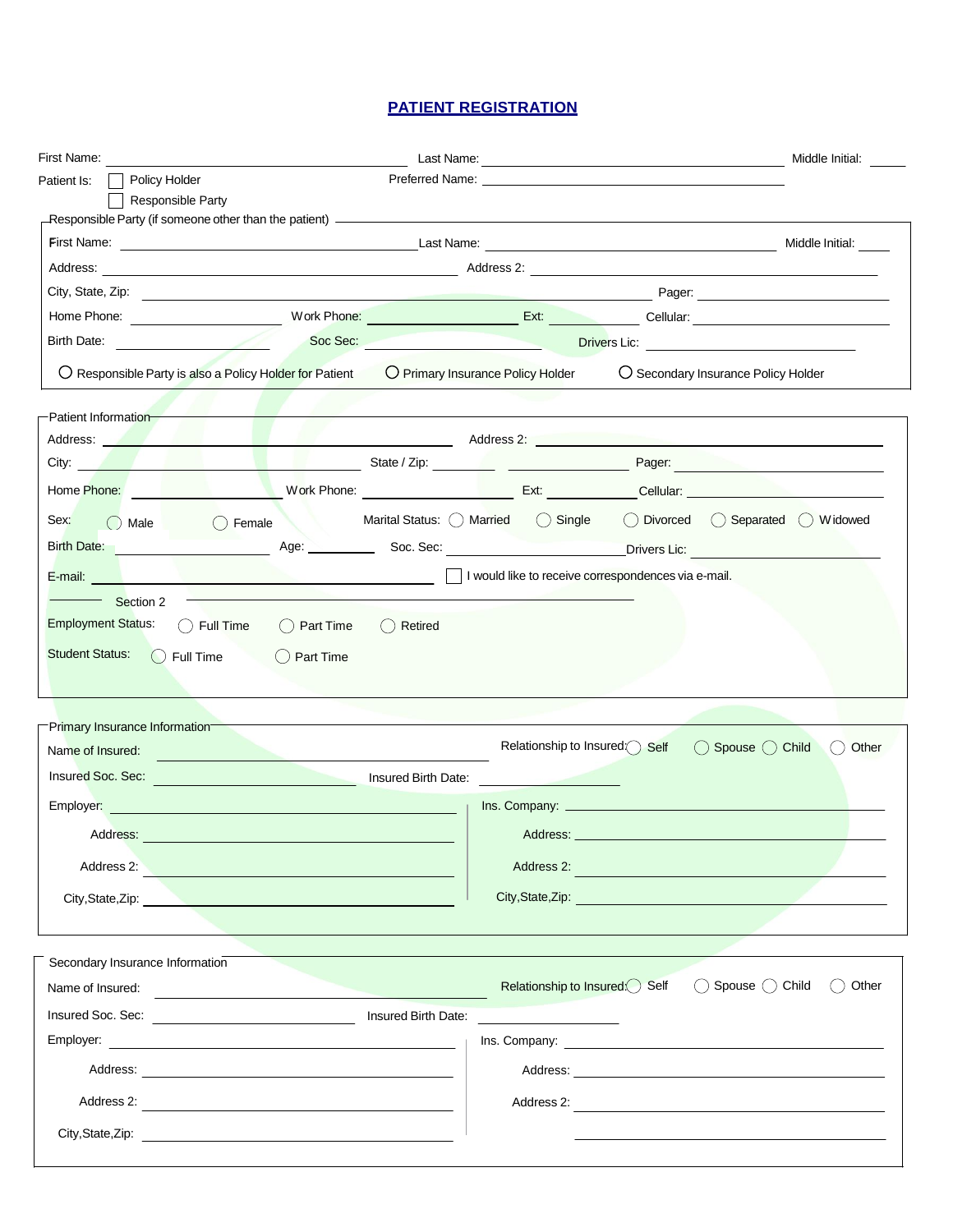#### **MEDICAL HISTORY**

| PATIENT NAME                                                                                                                                                                                                                                                                                                                                                                                                                                                                                                                                                                                                                                                                                                                                                                                                                              |                                                                                                                                                                                                                                                                                                                                                                                                                                                                                                                                                                                                                                                                                                                                                                                                                                                                                                                                                   | <b>Birth Date</b>                                                                                                                                                                                                                                                                                                                                                                                                                                                                                                                                                                                                                                                                                                                                                                                                                    |                                                                                                                                                                                                                                                                                                                                                                                                                                                                                                                                                                                                                                                                           |
|-------------------------------------------------------------------------------------------------------------------------------------------------------------------------------------------------------------------------------------------------------------------------------------------------------------------------------------------------------------------------------------------------------------------------------------------------------------------------------------------------------------------------------------------------------------------------------------------------------------------------------------------------------------------------------------------------------------------------------------------------------------------------------------------------------------------------------------------|---------------------------------------------------------------------------------------------------------------------------------------------------------------------------------------------------------------------------------------------------------------------------------------------------------------------------------------------------------------------------------------------------------------------------------------------------------------------------------------------------------------------------------------------------------------------------------------------------------------------------------------------------------------------------------------------------------------------------------------------------------------------------------------------------------------------------------------------------------------------------------------------------------------------------------------------------|--------------------------------------------------------------------------------------------------------------------------------------------------------------------------------------------------------------------------------------------------------------------------------------------------------------------------------------------------------------------------------------------------------------------------------------------------------------------------------------------------------------------------------------------------------------------------------------------------------------------------------------------------------------------------------------------------------------------------------------------------------------------------------------------------------------------------------------|---------------------------------------------------------------------------------------------------------------------------------------------------------------------------------------------------------------------------------------------------------------------------------------------------------------------------------------------------------------------------------------------------------------------------------------------------------------------------------------------------------------------------------------------------------------------------------------------------------------------------------------------------------------------------|
| following questions.                                                                                                                                                                                                                                                                                                                                                                                                                                                                                                                                                                                                                                                                                                                                                                                                                      | Although dental personnel primarily treat the area in and around your mouth, your mouth is a part of your entire body. Health problems that you may<br>have, or medication that you may be taking, could have an important interrelationship with the dentistry you will receive. Thank you for answering the                                                                                                                                                                                                                                                                                                                                                                                                                                                                                                                                                                                                                                     |                                                                                                                                                                                                                                                                                                                                                                                                                                                                                                                                                                                                                                                                                                                                                                                                                                      |                                                                                                                                                                                                                                                                                                                                                                                                                                                                                                                                                                                                                                                                           |
| Have you ever been hospitalized or had a major operation? $\bigcirc$ Yes $\bigcirc$ No<br>Women: Are you<br>Pregnant/Trying to get pregnant? $\bigcirc$ Yes $\bigcirc$ No                                                                                                                                                                                                                                                                                                                                                                                                                                                                                                                                                                                                                                                                 | Are you under a physician's care now? $\bigcirc$ Yes $\bigcirc$ No<br>Have you ever had a serious head or neck injury? $\bigcirc$ Yes $\bigcirc$ No<br>Are you taking any medications, pills, or drugs? $\bigcirc$ Yes $\bigcirc$ No<br>Do you take, or have you taken, Phen-Fen or Redux? () Yes () No<br>Are you on a special diet? $\bigcirc$ Yes $\bigcirc$<br>No<br>Do you use tobacco? $()$ Yes $()$ No<br>Do you use controlled substances? $\bigcirc$ Yes $\bigcirc$ No                                                                                                                                                                                                                                                                                                                                                                                                                                                                   | If yes, please explain:<br>If yes, please explain:<br>If yes, please explain:<br>If yes, please explain:<br>Taking oral contraceptives? $\bigcirc$ Yes $\bigcirc$ No                                                                                                                                                                                                                                                                                                                                                                                                                                                                                                                                                                                                                                                                 | Nursing? $()$ Yes $()$ No                                                                                                                                                                                                                                                                                                                                                                                                                                                                                                                                                                                                                                                 |
|                                                                                                                                                                                                                                                                                                                                                                                                                                                                                                                                                                                                                                                                                                                                                                                                                                           |                                                                                                                                                                                                                                                                                                                                                                                                                                                                                                                                                                                                                                                                                                                                                                                                                                                                                                                                                   |                                                                                                                                                                                                                                                                                                                                                                                                                                                                                                                                                                                                                                                                                                                                                                                                                                      |                                                                                                                                                                                                                                                                                                                                                                                                                                                                                                                                                                                                                                                                           |
| Are you allergic to any of the following?<br><b>Aspirin</b><br>Penicillin<br>Other If yes, please explain:                                                                                                                                                                                                                                                                                                                                                                                                                                                                                                                                                                                                                                                                                                                                | Codeine<br>Acrylic                                                                                                                                                                                                                                                                                                                                                                                                                                                                                                                                                                                                                                                                                                                                                                                                                                                                                                                                | Metal<br>Latex                                                                                                                                                                                                                                                                                                                                                                                                                                                                                                                                                                                                                                                                                                                                                                                                                       | <b>Local Anesthetics</b>                                                                                                                                                                                                                                                                                                                                                                                                                                                                                                                                                                                                                                                  |
| Do you have, or have you had, any of the following?<br><b>AIDS/HIV Positive</b><br>Yes $\bigcirc$ No<br>Yes $\bigcirc$ No<br><b>Alzheimer's Disease</b><br>Anaphylaxis<br>Yes $\bigcirc$ No<br>Yes() No<br>Anemia<br>Yes() No<br>Angina<br>Arthritis/Gout<br>Yes() No<br><b>Artificial Heart Valve</b><br>Yes() No<br><b>Artificial Joint</b><br>Yes()<br>No<br>Asthma<br>Yes $()$<br><b>No</b><br><b>Blood Disease</b><br>Yes $()$<br><b>No</b><br><b>Blood Transfusion</b><br>$()$ Yes $()$<br><b>No</b><br><b>Breathing Problem</b><br>Yes $()$<br><b>No</b><br><b>Bruise Easily</b><br>Yes $()$<br>No<br>Yes $()$<br>No<br>Cancer<br>Yes()<br>Chemotherapy<br>No<br>Yes()<br><b>Chest Pains</b><br><b>No</b><br>Cold Sores/Fever Blisters ()<br>Yes()<br><b>No</b><br>Congenital Heart Disorder () Yes ()<br><b>No</b><br>Convulsions | Cortisone Medicine<br>$()$ Yes $()$ No<br>$\bigcirc$ Yes $\bigcirc$ No<br><b>Diabetes</b><br>Drug Addiction<br>$\bigcirc$ Yes $\bigcirc$ No<br>Yes $\bigcirc$ No<br>Easily Winded<br>Emphysema<br>$Yes$ $\wedge$ No<br><b>Epilepsy or Seizures</b><br>( ) Yes ( ) No<br><b>Excessive Bleeding</b><br>() Yes () No<br><b>Excessive Thirst</b><br>() Yes () No<br>Fainting Spells/Dizziness ()<br>Yes() No<br><b>Frequent Cough</b><br>$()$ Yes $()$ No<br>$()$ Yes $()$ No<br><b>Frequent Diarrhea</b><br>$\bigcirc$ Yes $\bigcirc$ No<br><b>Frequent Headaches</b><br>$Yes \cap No$<br><b>Genital Herpes</b><br>Glaucoma<br>$Yes$ $No$<br><b>Hay Fever</b><br>Yes() No<br>Yes() No<br><b>Heart Attack/Failure</b><br><b>Heart Murmur Heart</b><br>Yes() No<br>Yes() No<br>Pace Maker Heart<br>Yes $\bigcirc$ No   Trouble/Disease<br>Have you ever had any serious illness not listed above? $\bigcirc$ Yes $\bigcirc$ No If yes, please explain: | Hemophilia<br>$Yes$ $\bigcirc$ No<br>$\bigcap$ Yes $\bigcirc$ No<br><b>Hepatitis A</b><br>Hepatitis B or C<br>$\bigcirc$ Yes $\bigcirc$ No<br>$\bigcirc$ Yes $\bigcirc$ No<br>Herpes<br>$\bigcap$ Yes $\bigcap$ No<br><b>High Blood Pressure</b><br>Hives or Rash<br>$()$ Yes $()$ No<br>Hypoglycemia<br>$()$ Yes $()$ No<br><b>Irregular Heartbeat</b><br>Yes() No<br>Kidney Problems<br>Yes() No<br>Leukemia<br>Yes() No<br>Liver Disease<br>() Yes () No<br>Yes $\bigcap$<br><b>No</b><br>Low Blood Pressure<br>Yes $( )$<br><b>No</b><br><b>Lung Disease</b><br>Mitral Valve Prolapse () Yes ()<br><b>No</b><br>Pain in Jaw Joints<br>Yes()<br><b>No</b><br>Parathyroid Disease<br>Yes()<br>No<br><b>Psychiatric Care</b><br>Yes $\bigcup$<br>No<br>Radiation Treatments () Yes ()<br><b>No</b><br>Recent Weight Loss O Yes O No | <b>Renal Dialysis</b><br>$Yes()$ No<br><b>Rheumatic Fever</b><br>Yes() No<br>Rheumatism<br>Yes() No<br><b>Scarlet Fever</b><br>Yes $()$<br>No<br>Shingles<br>Yes $()$<br>No<br>Sickle Cell Disease<br>Yes() No<br>Sinus Trouble Spina Bifida<br>Yes()<br>No<br>Stomach/Intestinal Disease<br>Yes()<br>No<br><b>Stroke</b><br>Yes()<br>No<br>Swelling of Limbs<br>Yes() No<br><b>Thyroid Disease</b><br>$Yes()$ No<br>Tonsillitis<br>Yes $( )$<br>No<br>Tuberculosis<br>Yes $()$<br>No<br><b>Tumors or Growths</b><br>Yes() No<br>Yes()<br>No<br><b>Ulcers</b><br>Yes $\bigcirc$<br><b>Venereal Disease</b><br>No<br><b>Yellow Jaundice</b><br>Yes $()$<br>No<br>Yes<br>No |
| Comments:                                                                                                                                                                                                                                                                                                                                                                                                                                                                                                                                                                                                                                                                                                                                                                                                                                 |                                                                                                                                                                                                                                                                                                                                                                                                                                                                                                                                                                                                                                                                                                                                                                                                                                                                                                                                                   |                                                                                                                                                                                                                                                                                                                                                                                                                                                                                                                                                                                                                                                                                                                                                                                                                                      |                                                                                                                                                                                                                                                                                                                                                                                                                                                                                                                                                                                                                                                                           |
|                                                                                                                                                                                                                                                                                                                                                                                                                                                                                                                                                                                                                                                                                                                                                                                                                                           | To the best of my knowledge, the questions on this form have been accurately answered. I understand that providing incorrect information can<br>be dangerous to my (or patient's) health. It is my responsibility to inform the dental office of any changes in medical status.                                                                                                                                                                                                                                                                                                                                                                                                                                                                                                                                                                                                                                                                   |                                                                                                                                                                                                                                                                                                                                                                                                                                                                                                                                                                                                                                                                                                                                                                                                                                      |                                                                                                                                                                                                                                                                                                                                                                                                                                                                                                                                                                                                                                                                           |
| SIGNATURE OF PATIENT, PARENT, or GUARDIAN                                                                                                                                                                                                                                                                                                                                                                                                                                                                                                                                                                                                                                                                                                                                                                                                 |                                                                                                                                                                                                                                                                                                                                                                                                                                                                                                                                                                                                                                                                                                                                                                                                                                                                                                                                                   |                                                                                                                                                                                                                                                                                                                                                                                                                                                                                                                                                                                                                                                                                                                                                                                                                                      | DATE                                                                                                                                                                                                                                                                                                                                                                                                                                                                                                                                                                                                                                                                      |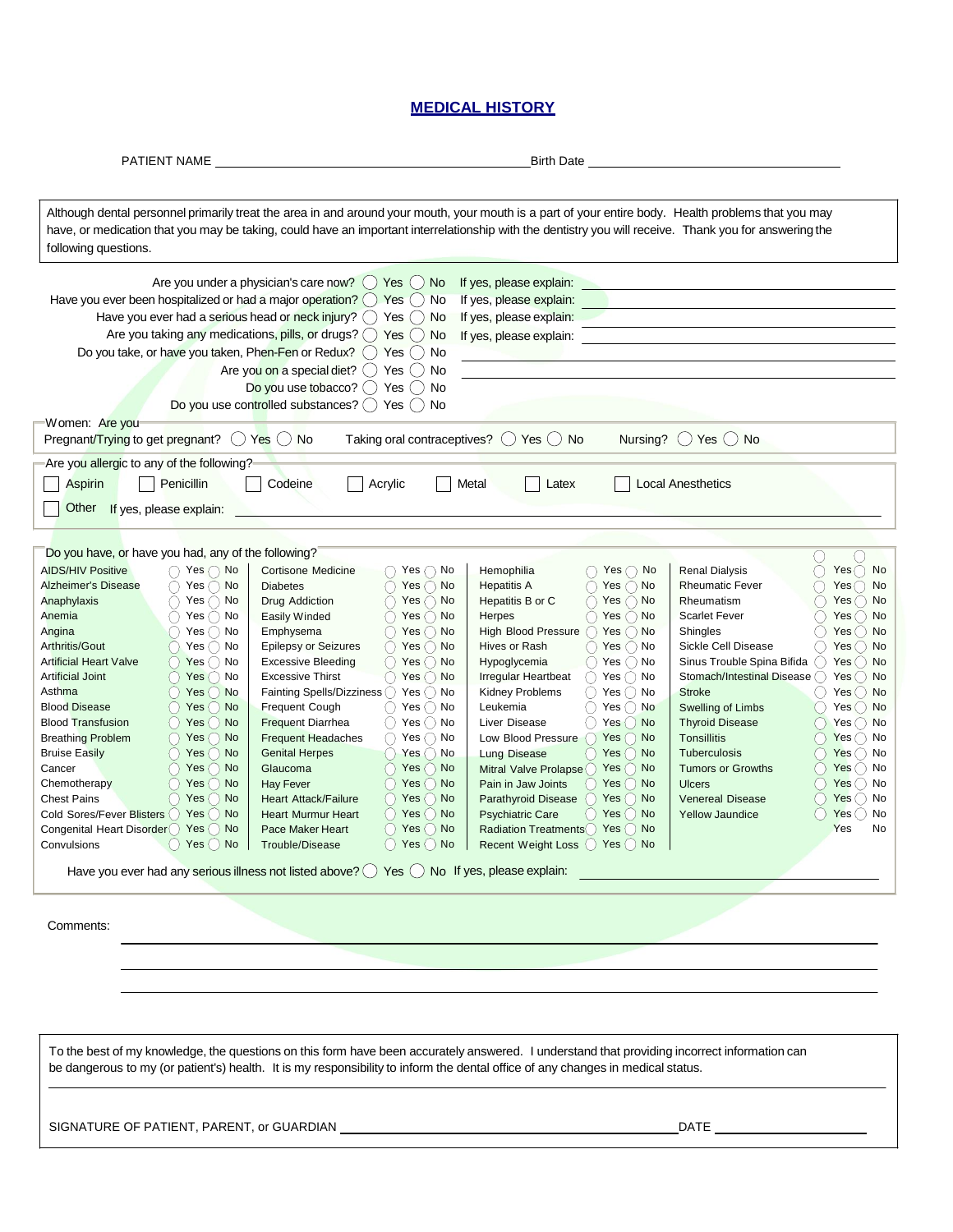### **DENTAL HEALTH QUESTIONNAIRE**

#### Patient Name

Patient was Referred By

## **Present Dental Condition**

Are you having any pain/discomfort at this time? Have you ever had:

Orthodontic Treatment?

- Oral Surgery?
- Periodontal Treatment?

Your teeth ground or the bite adjusted?

Worn a bite plate/splint or other appliance? Have you ever noticed any loosening of your teeth? Does food get caught between your teeth? Do you have any pain or swelling of your gums?

Do your gums bleed when you brush your teeth? Problems of the Jaw. Have you experienced:

> Clicking of your jaw? Pain (joint, ear, side of face)? Difficulty in opening or closing?

Difficulty chewing?

Improving the appearance of your smile is:

What would you change about your smile (if any):

# **Past Dental Care**

Name of Previous Dentist Date of Last Cleaning/Exam

Date of Last X-rays

In the past, I have gone to the dentist:

The last dental treatment I received was for:

### **Home Care**

How often do you brush your teeth? Do you:

- Use a flouride rinse?
- Floss your teeth?
- Use whitening agents?

If yes, what whitening agents do you use?

|             | <b>NONE</b>          | $\mathcal{C}$                                 | <b>SOME</b> |  | A LOT |  |
|-------------|----------------------|-----------------------------------------------|-------------|--|-------|--|
| $\mathbb C$ | <b>YES</b>           | $\left(\begin{array}{c} 1 \end{array}\right)$ | <b>NO</b>   |  |       |  |
| $\bigcirc$  | <b>YES</b>           | $\bigcirc$                                    | <b>NO</b>   |  |       |  |
| $\bigcirc$  | <b>YES</b>           | O                                             | <b>NO</b>   |  |       |  |
| $\bigcirc$  | <b>YES</b>           | $\bigcirc$                                    | <b>NO</b>   |  |       |  |
| $\bigcirc$  | <b>YES</b>           | $\bigcirc$                                    | <b>NO</b>   |  |       |  |
| $\bigcirc$  | <b>YES</b>           | $\bigcirc$                                    | <b>NO</b>   |  |       |  |
| $\bigcirc$  | <b>YES</b>           | $\bigcirc$                                    | <b>NO</b>   |  |       |  |
| $\bigcirc$  | <b>YES</b>           | $\bigcirc$                                    | <b>NO</b>   |  |       |  |
| O           | <b>YES</b>           | O                                             | <b>NO</b>   |  |       |  |
|             |                      |                                               |             |  |       |  |
| ر<br>پ      | <b>YES</b>           | Ĵ                                             | <b>NO</b>   |  |       |  |
| $\bigcirc$  | <b>YES</b>           | ⊃                                             | <b>NO</b>   |  |       |  |
| O           | <b>YES</b>           | ◯                                             | <b>NO</b>   |  |       |  |
| $\bigcap$   | <b>YES</b>           | ⊃                                             | <b>NO</b>   |  |       |  |
|             | <b>High Priority</b> | $\Box$                                        | Medium      |  | Low   |  |
|             |                      |                                               |             |  |       |  |

|                         | $\bigcirc$ Regularly $\bigcirc$ Occassionally $\bigcirc$ Emergencies |  |
|-------------------------|----------------------------------------------------------------------|--|
| $\bigcap$ Exam/Cleaning |                                                                      |  |
|                         | ◯ Filling/Crown/Other Restoration                                    |  |
| ◯ Emergency Care        |                                                                      |  |

| <b>YES</b> | NO. | $\bigcirc$ Sometimes |
|------------|-----|----------------------|
| <b>YES</b> | NO. | $\bigcirc$ Sometimes |
| <b>YES</b> | NO. | $\bigcirc$ Sometimes |
|            |     |                      |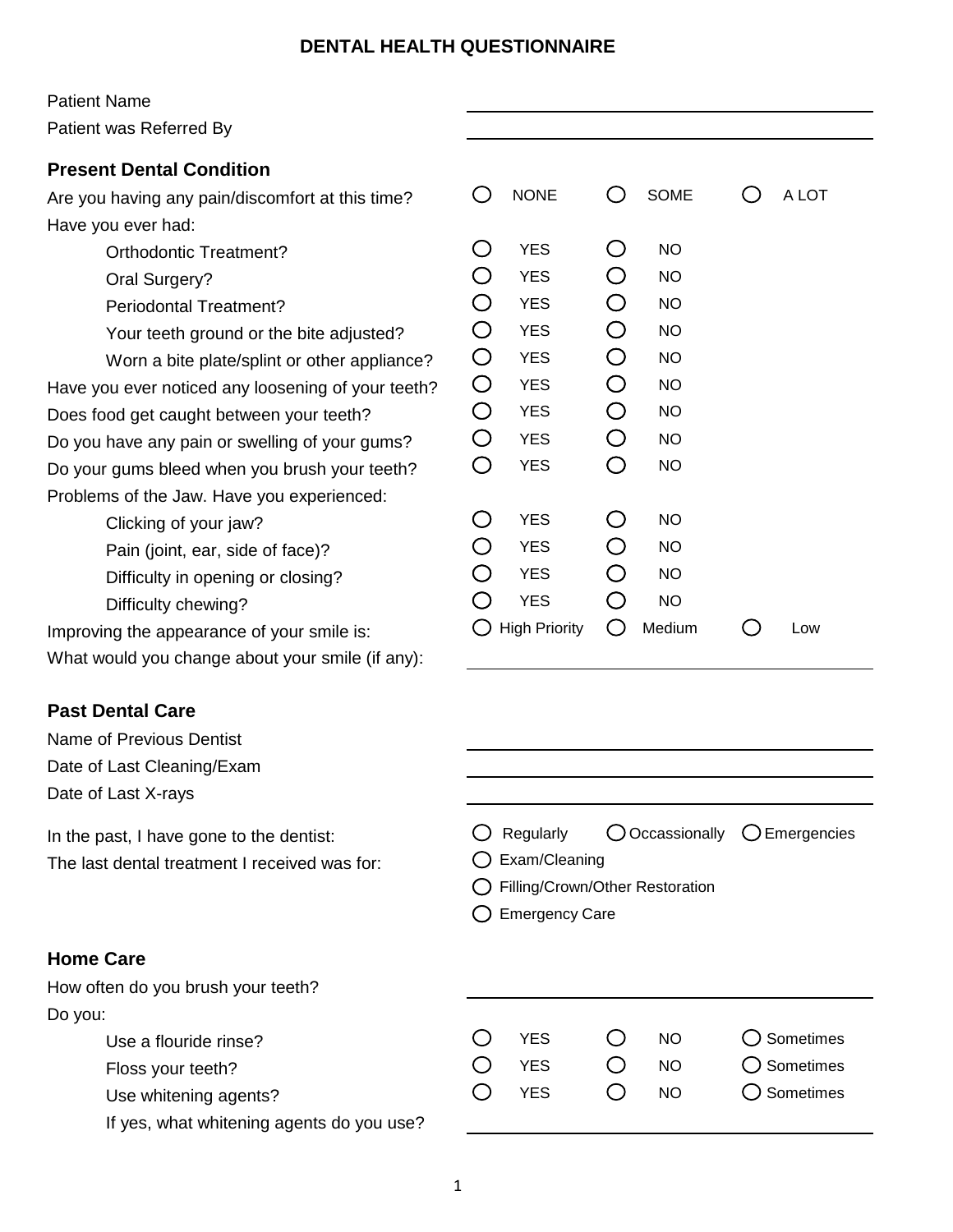# **DENTAL HEALTH QUESTIONNAIRE**

# **Habits**

| <b>YES</b>                                                                                                                            |                          | <b>NO</b>                                                        |
|---------------------------------------------------------------------------------------------------------------------------------------|--------------------------|------------------------------------------------------------------|
| <b>YES</b>                                                                                                                            |                          | <b>NO</b>                                                        |
| <b>YES</b>                                                                                                                            |                          | <b>NO</b>                                                        |
| <b>YES</b>                                                                                                                            |                          | <b>NO</b>                                                        |
| Not nervous<br><b>YES</b>                                                                                                             |                          | $\bigcirc$ Slightly nervous $\bigcirc$ Very nervous<br><b>NO</b> |
|                                                                                                                                       |                          |                                                                  |
|                                                                                                                                       |                          |                                                                  |
|                                                                                                                                       |                          | <b>NO</b>                                                        |
|                                                                                                                                       |                          | <b>NO</b>                                                        |
|                                                                                                                                       |                          |                                                                  |
| Have you ever had an upsetting experience at a dental $\bigcap$<br>Are you dissatisfied with the appearance of your teeth? $\bigcirc$ | <b>YES</b><br><b>YES</b> |                                                                  |